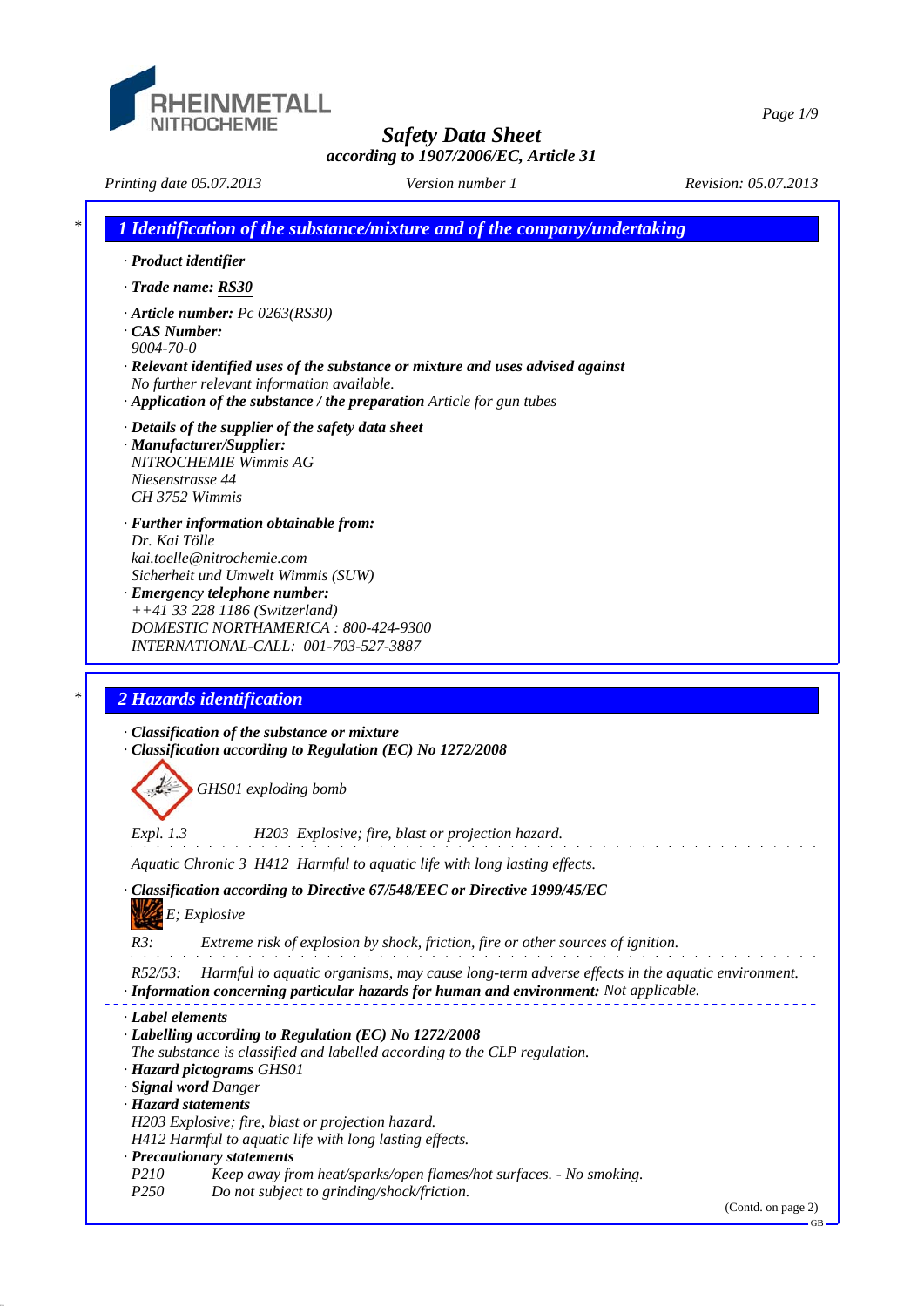

*Printing date 05.07.2013 Revision: 05.07.2013 Version number 1*

#### *Trade name: RS30*

(Contd. of page 1)

- *P281 Use personal protective equipment as required.*
- *P240 Ground/bond container and receiving equipment.*
- *P373 DO NOT fight fire when fire reaches explosives.*
- *P370+P380 In case of fire: Evacuate area.*
- *P372 Explosion risk in case of fire.*
- *P401 Store in accordance with local/regional/national/international regulations.*
- *P501 Dispose of contents/container in accordance with local/regional/national/international regulations.*
- *· Other hazards*
- *· Results of PBT and vPvB assessment*
- *· PBT: Not applicable.*
- *· vPvB: Not applicable.*

## *\* 3 Composition/information on ingredients*

- *· Chemical characterization: Substances*
- *· CAS No. Description*
- *9004-70-0 Nitrocellulose*
- *· Identification number(s)*



## *\* 4 First aid measures*

*· Description of first aid measures*

- *· General information:*
- *Personal protection for the First Aider.*

*Take affected persons out of danger area and lay down.*

- *· After inhalation: Supply fresh air; consult doctor in case of complaints.*
- *· After skin contact: Generally the product does not irritate the skin.*
- *· After eye contact: Rinse opened eye for several minutes under running water.*
- *· After swallowing: Seek immediate medical advice.*
- *· Information for doctor:*
- *· Most important symptoms and effects, both acute and delayed No further relevant information available.*
- *· Indication of any immediate medical attention and special treatment needed*
- *No further relevant information available.*

(Contd. on page 3)

GB

*Page 2/9*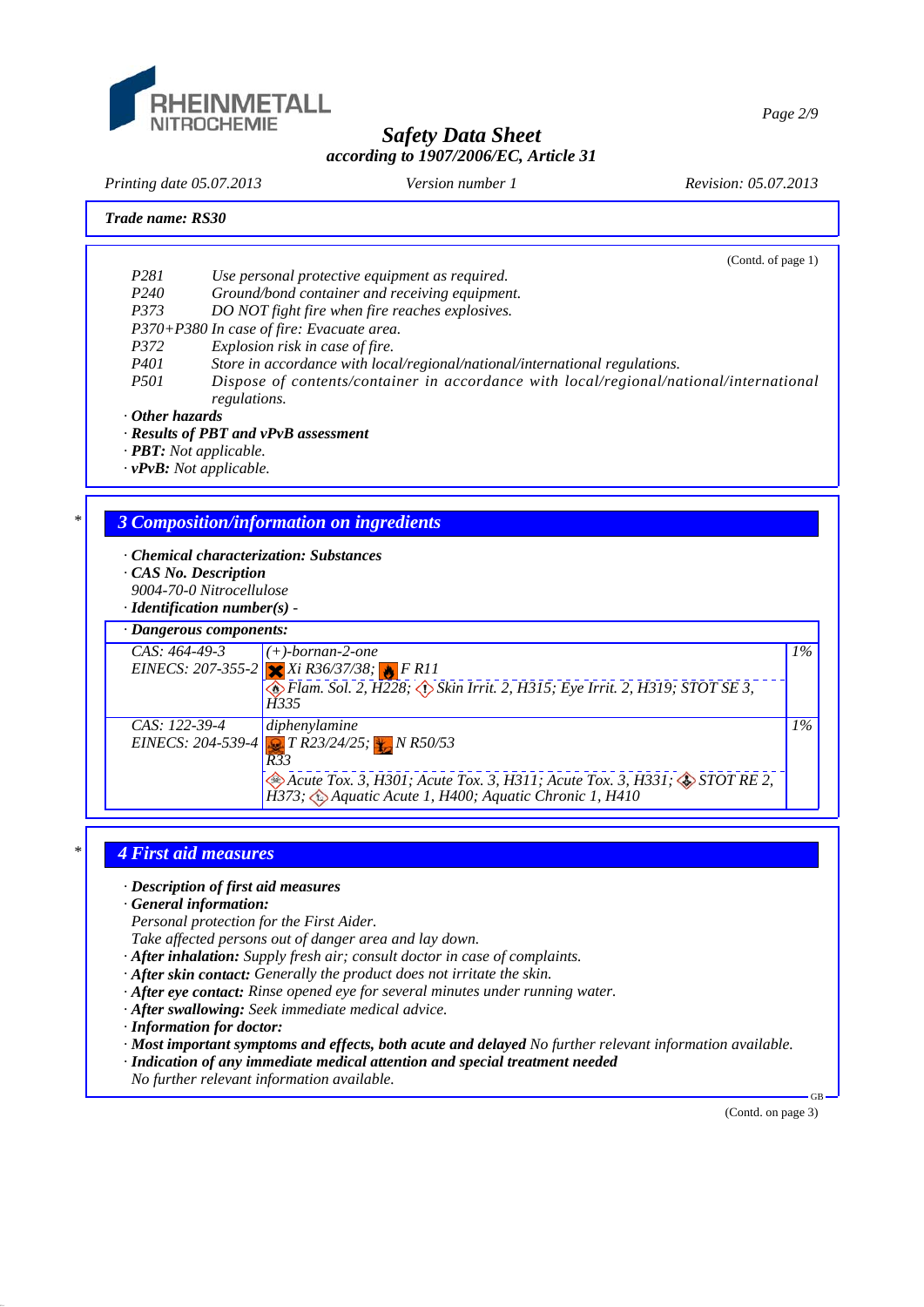

*Printing date 05.07.2013 Revision: 05.07.2013 Version number 1*

#### *Trade name: RS30*

(Contd. of page 2)

*Page 3/9*

## *\* 5 Firefighting measures*

- *· Extinguishing media*
- *· Suitable extinguishing agents: Water*
- *Water spray*
- *· For safety reasons unsuitable extinguishing agents: Extinguishing powder Carbon dioxide Sand Foam · Special hazards arising from the substance or mixture*
- *During heating or in case of fire poisonous gases are produced.*
- *· Advice for firefighters*
- *· Protective equipment:*
- *Wear self-contained respiratory protective device. Mouth respiratory protective device.*

# *\* 6 Accidental release measures*

- *· Personal precautions, protective equipment and emergency procedures Wear protective clothing. Keep away from ignition sources. Mount respiratory protective device. Remove persons from danger area. · Environmental precautions: Inform respective authorities in case of seepage into water course or sewage system. Do not allow to enter sewers/ surface or ground water.*
- *· Methods and material for containment and cleaning up: Pick up mechanically.*
- *· Reference to other sections*
- *See Section 7 for information on safe handling.*
- *See Section 8 for information on personal protection equipment.*
- *See Section 13 for disposal information.*

# *\* 7 Handling and storage*

- *· Handling:*
- *· Precautions for safe handling Open and handle receptacle with care.*
- *· Information about fire and explosion protection: Keep ignition sources away - Do not smoke. Protect against electrostatic charges. Prevent impact and friction. Keep respiratory protective device available.*
- 
- *· Conditions for safe storage, including any incompatibilities*
- *· Storage:*
- *· Requirements to be met by storerooms and receptacles: storage facility for explosives*
- *· Information about storage in one common storage facility:*
- *only storage facility for explosives pay attention to the compatibility group*

(Contd. on page 4)

GB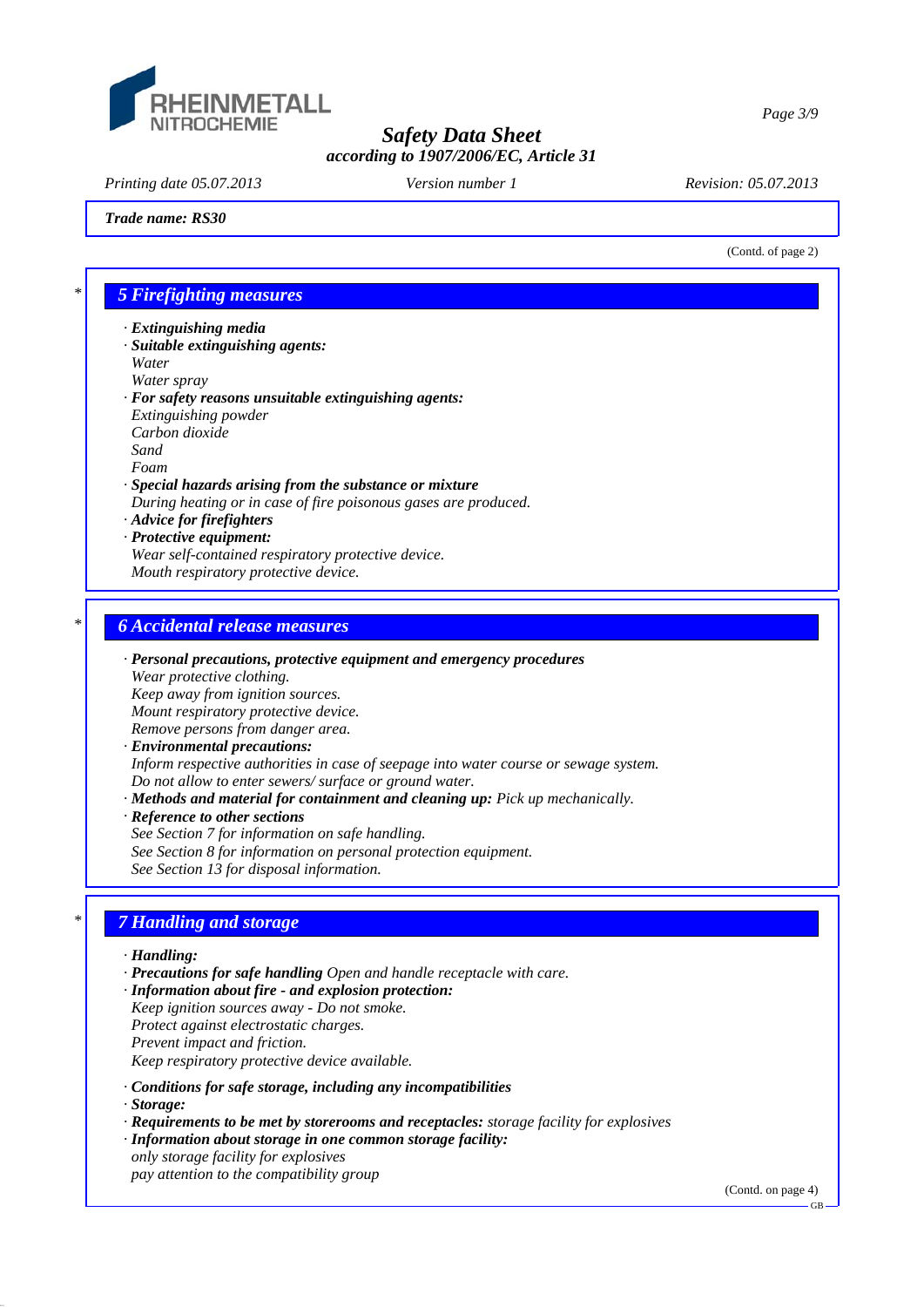

*Printing date 05.07.2013 Revision: 05.07.2013 Version number 1*

(Contd. of page 3)

## *Trade name: RS30*

- *· Further information about storage conditions: Keep container tightly sealed.*
- *Protect from heat and direct sunlight.*
- *· Storage class: 1*
- *· Specific end use(s) No further relevant information available.*

# *\* 8 Exposure controls/personal protection*

*· Additional information about design of technical facilities: No further data; see item 7.*

*· Control parameters*

*· Ingredients with limit values that require monitoring at the workplace:*

#### *122-39-4 diphenylamine*

*WEL Short-term value: 20 mg/m³ Long-term value: 10 mg/m³*

*· Additional information: The lists valid during the making were used as basis.*

- *· Exposure controls*
- *· Personal protective equipment:*
- *· General protective and hygienic measures: Wash hands before breaks and at the end of work. Standarts of Personal Protective Equipment Respiratory protection EN 136, 140, 149 Eye protection EN 166 Body protection EN 340, 463, 468, 943-1, 943-2 Protection of hands EN 374 Safety shoes EN-ISO 20345 · Respiratory protection: Not required.*
- *· Protection of hands:*



*Protective gloves*

*Antistatic gloves*

*Strong material gloves*

*The glove material has to be impermeable and resistant to the product/ the substance/ the preparation. Due to missing tests no recommendation to the glove material can be given for the product/ the preparation/ the chemical mixture.*

*Selection of the glove material on consideration of the penetration times, rates of diffusion and the degradation*

*· Material of gloves*

*Butyl rubber, BR*

*Nitrile rubber, NBR*

*The selection of the suitable gloves does not only depend on the material, but also on further marks of quality and varies from manufacturer to manufacturer. Nomex*

*· Penetration time of glove material*

*The exact break trough time has to be found out by the manufacturer of the protective gloves and has to be observed.*

(Contd. on page 5)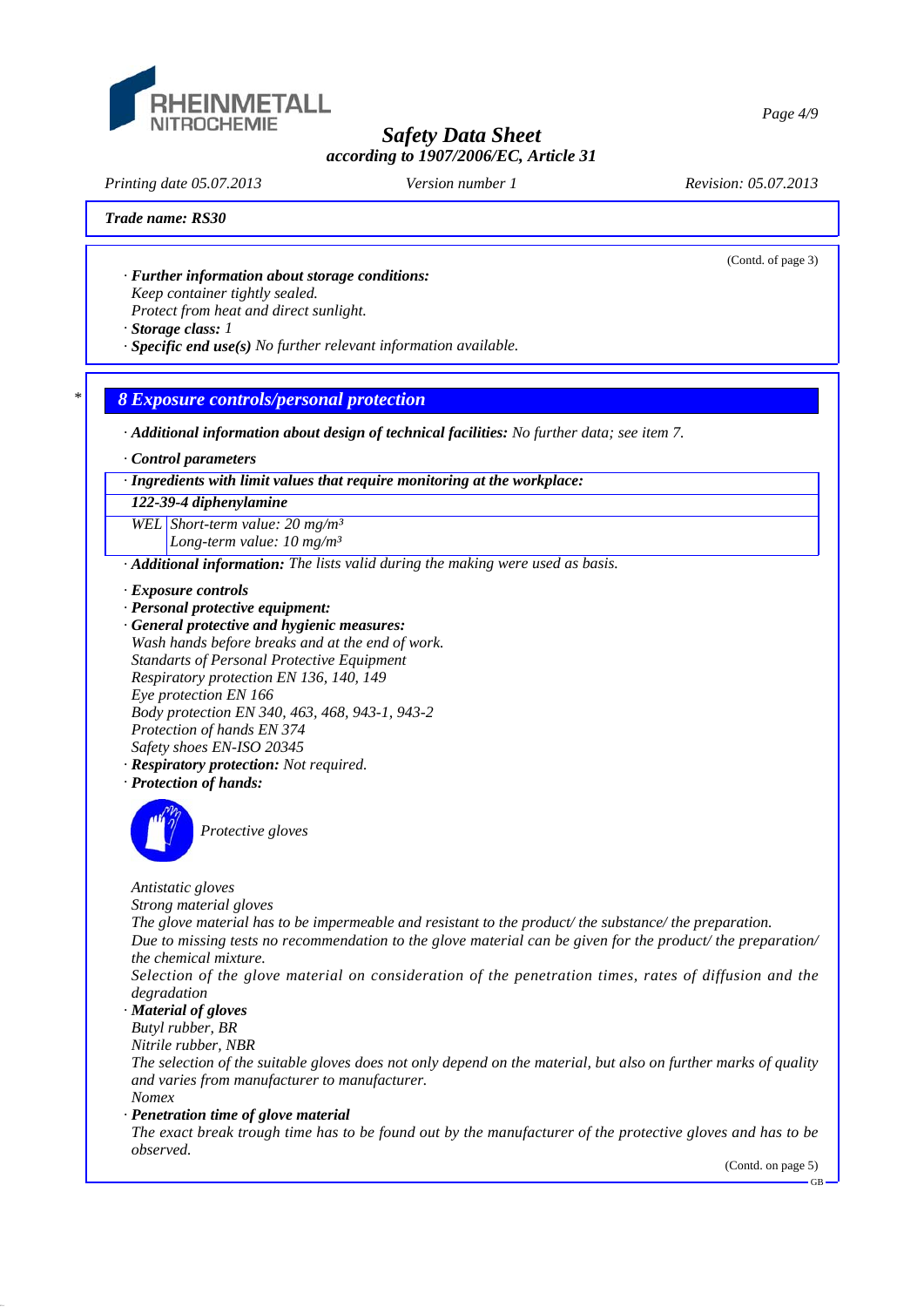

*Page 5/9*

*Printing date 05.07.2013 Revision: 05.07.2013 Version number 1*

## *Trade name: RS30*

(Contd. of page 4) *· For the permanent contact in work areas without heightened risk of injury (e.g. Laboratory) gloves made of the following material are suitable: Nitrile rubber, NBR*

*Butyl rubber, BR*

*· For the permanent contact gloves made of the following materials are suitable: antistatic gloves (Nomex) over disposable gloves (nitrile or butylrubber)*

*· Eye protection: Safety glasses*

*· Body protection: use antistatic protective work clothing*

| · Information on basic physical and chemical properties    |                                                                                                                                                                    |
|------------------------------------------------------------|--------------------------------------------------------------------------------------------------------------------------------------------------------------------|
| · General Information                                      |                                                                                                                                                                    |
| $\cdot$ Appearance:                                        |                                                                                                                                                                    |
| Form:                                                      | Powder                                                                                                                                                             |
| Colour:                                                    | Dark grey                                                                                                                                                          |
| $\cdot$ Odour:                                             | Characteristic                                                                                                                                                     |
| · Odour threshold:                                         | Not determined.                                                                                                                                                    |
| $\cdot$ pH-value:                                          | Not applicable.                                                                                                                                                    |
| Change in condition                                        |                                                                                                                                                                    |
| <b>Melting point/Melting range:</b>                        |                                                                                                                                                                    |
| · Flash point:                                             |                                                                                                                                                                    |
| · Ignition temperature:                                    | ca. 170 $\degree$ C                                                                                                                                                |
| · Danger of explosion:                                     | sensitive to detonation blast (detonator) - Explosive with or without<br>conact with air<br>Extreme risk of explosion by shock, friction, fire or other sources of |
|                                                            | <i>ignition.</i>                                                                                                                                                   |
| · Explosion limits:                                        |                                                                                                                                                                    |
| Lower:                                                     | Not determined.                                                                                                                                                    |
| <b>Upper:</b>                                              | Not determined.                                                                                                                                                    |
| · Vapour pressure:                                         | Not applicable.                                                                                                                                                    |
| $\cdot$ Density:                                           |                                                                                                                                                                    |
| · Relative density                                         | Not determined.                                                                                                                                                    |
| · Vapour density                                           | Not applicable.                                                                                                                                                    |
| $\cdot$ Evaporation rate                                   | Not applicable.                                                                                                                                                    |
| · Solubility in / Miscibility with                         |                                                                                                                                                                    |
| water:                                                     | Insoluble.                                                                                                                                                         |
| · Partition coefficient (n-octanol/water): Not determined. |                                                                                                                                                                    |
| · Viscosity:                                               |                                                                                                                                                                    |
| Dynamic:                                                   | Not applicable.                                                                                                                                                    |
| Kinematic:                                                 | Not applicable.                                                                                                                                                    |
| $·$ Other information                                      | No further relevant information available.                                                                                                                         |

(Contd. on page 6)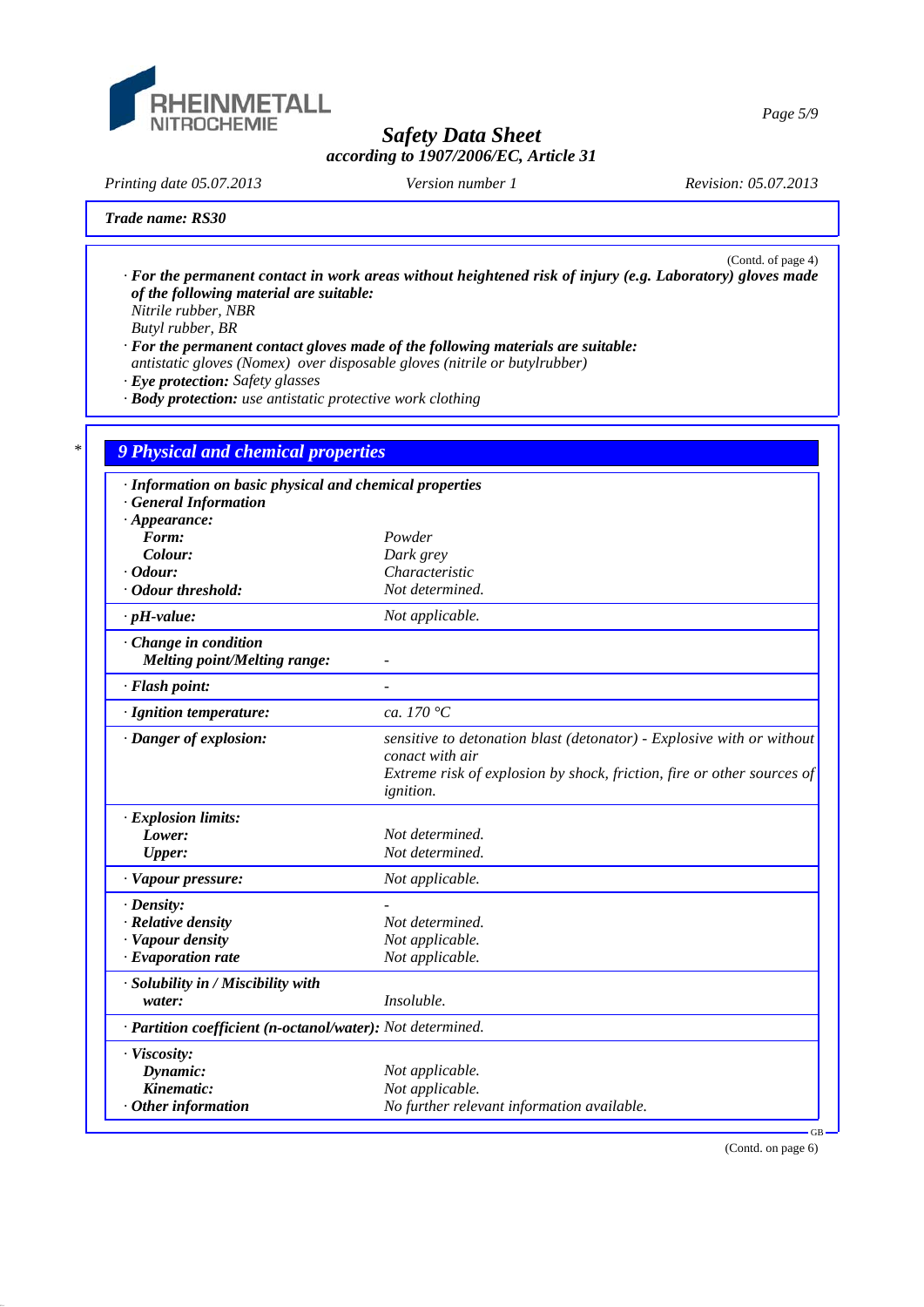

*Printing date 05.07.2013 Revision: 05.07.2013 Version number 1*

*Page 6/9*

*Trade name: RS30*

(Contd. of page 5)

# *\* 10 Stability and reactivity*

- *· Reactivity*
- *· Chemical stability*
- *· Thermal decomposition / conditions to be avoided: No decomposition if used according to specifications.*
- *· Possibility of hazardous reactions*
- *Flammable.*
- *Danger of explosion.*
- *· Conditions to avoid No further relevant information available.*
- *· Incompatible materials:*

*alkaline*

- *reducer*
- *Oxidiser*
- *· Hazardous decomposition products: Poisonous gases/vapours Nitrogen oxides*

# *11 Toxicological information*

*· Information on toxicological effects*

*· Acute toxicity:*

*· LD/LC50 values relevant for classification:*

*122-39-4 diphenylamine*

*Oral LD50 1230 mg/kg (mouse)*

*1120 mg/kg (rat)*

*Dermal LD50 >5000 mg/kg (rabbit)*

- *· Primary irritant effect:*
- *· on the skin: No irritant effect.*
- *· on the eye: No irritating effect.*
- *· Sensitization: No sensitizing effects known.*

# *12 Ecological information*

| $\cdot$ Toxicity          |                                                                            |
|---------------------------|----------------------------------------------------------------------------|
| $\cdot$ Aquatic toxicity: |                                                                            |
|                           | 122-39-4 diphenylamine                                                     |
|                           | $EC50$   4.76 mg/l (pho)                                                   |
|                           | $EC50/24h$ 2.3 mg/l (D1)                                                   |
|                           | $1000$ mg/l (psf)                                                          |
|                           | $IC50/72h$ 1.5 mg/l (desmodesmus subspicatus)                              |
|                           | LC50/96h $3.79$ mg/l (Pimephales promelas)                                 |
|                           | · Persistence and degradability No further relevant information available. |
|                           | · Behaviour in environmental systems:                                      |
|                           | · Bioaccumulative potential No further relevant information available.     |
|                           | · Mobility in soil No further relevant information available.              |
| · Ecotoxical effects:     |                                                                            |

*· Remark: Harmful to fish*

(Contd. on page 7)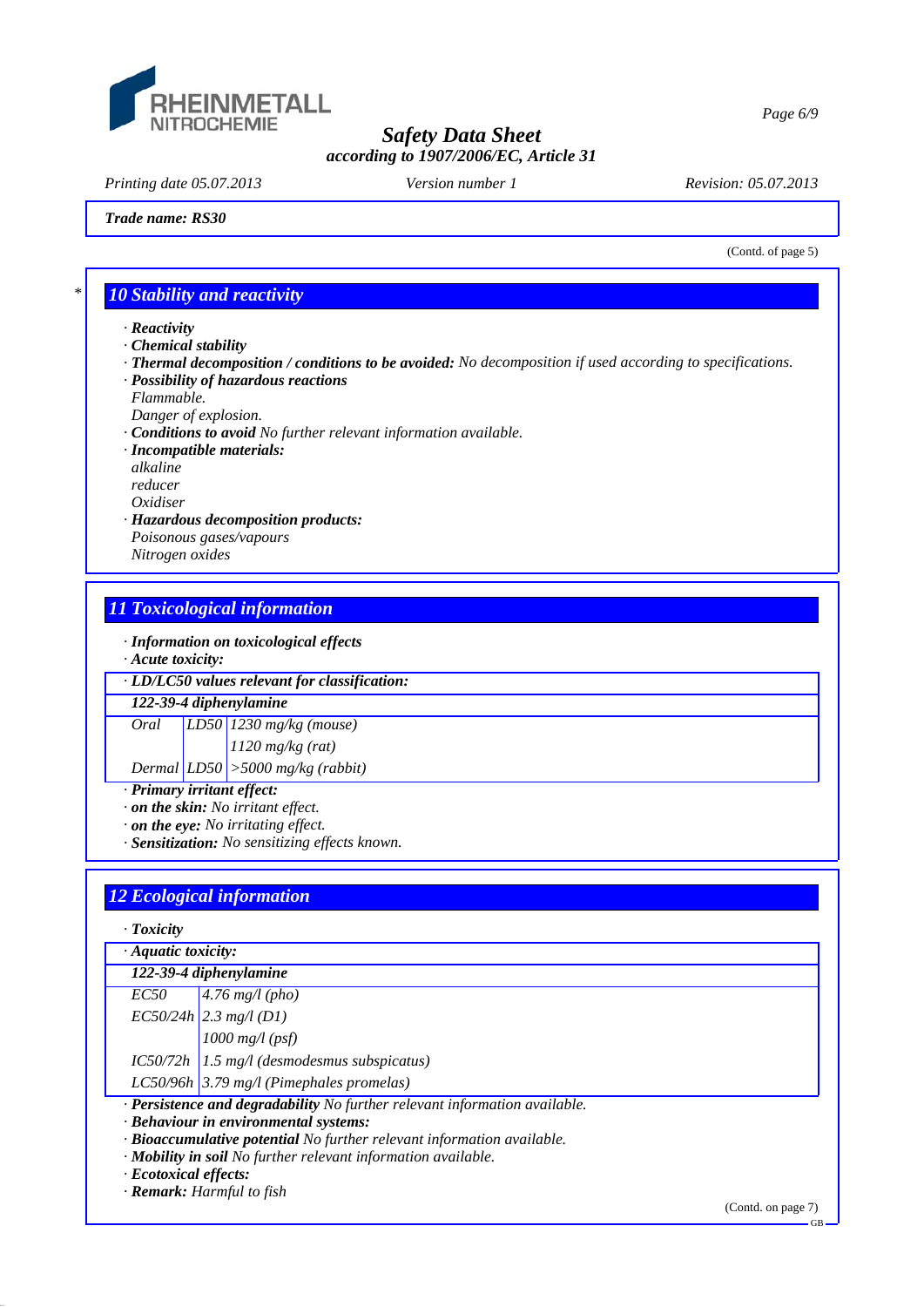

*Printing date 05.07.2013 Revision: 05.07.2013 Version number 1*

(Contd. of page 6)

#### *Trade name: RS30*

*· Additional ecological information:*

#### *· General notes:*

*Water hazard class 3 (German Regulation) (Self-assessment): extremely hazardous for water Do not allow product to reach ground water, water course or sewage system, even in small quantities. Danger to drinking water if even extremely small quantities leak into the ground. Harmful to aquatic organisms*

## *· Results of PBT and vPvB assessment*

- *· PBT: Not applicable.*
- *· vPvB: Not applicable.*
- *· Other adverse effects No further relevant information available.*

## *\* 13 Disposal considerations*

*· Waste treatment methods*

*· Recommendation*

*Must not be disposed together with household garbage. Do not allow product to reach sewage system. · European waste catalogue 160403*

- *· Uncleaned packaging:*
- *· Recommendation:*

*Empty contaminated packagings thoroughly. They may be recycled after thorough and proper cleaning.*

| $\cdot$ UN-Number               |                                             |
|---------------------------------|---------------------------------------------|
| ADR, IMDG, IATA                 | <b>UN0161</b>                               |
| · UN proper shipping name       |                                             |
| $\cdot$ <i>ADR</i>              | 0161 TREIBLADUNGSPULVER                     |
| $\cdot$ IMDG, IATA              | POWDER, SMOKELESS                           |
| · Transport hazard class(es)    |                                             |
| $\cdot$ <i>ADR</i>              |                                             |
| $\frac{13}{c}$<br>$\cdot$ Class | 1 (1.3C) Explosive substances and articles. |
| $\cdot$ <i>Label</i>            | 1.3C                                        |
| $\cdot$ IMDG, IATA              |                                             |
|                                 |                                             |
| $-Label$                        | 1.3C                                        |
| · Packing group                 |                                             |

*Page 7/9*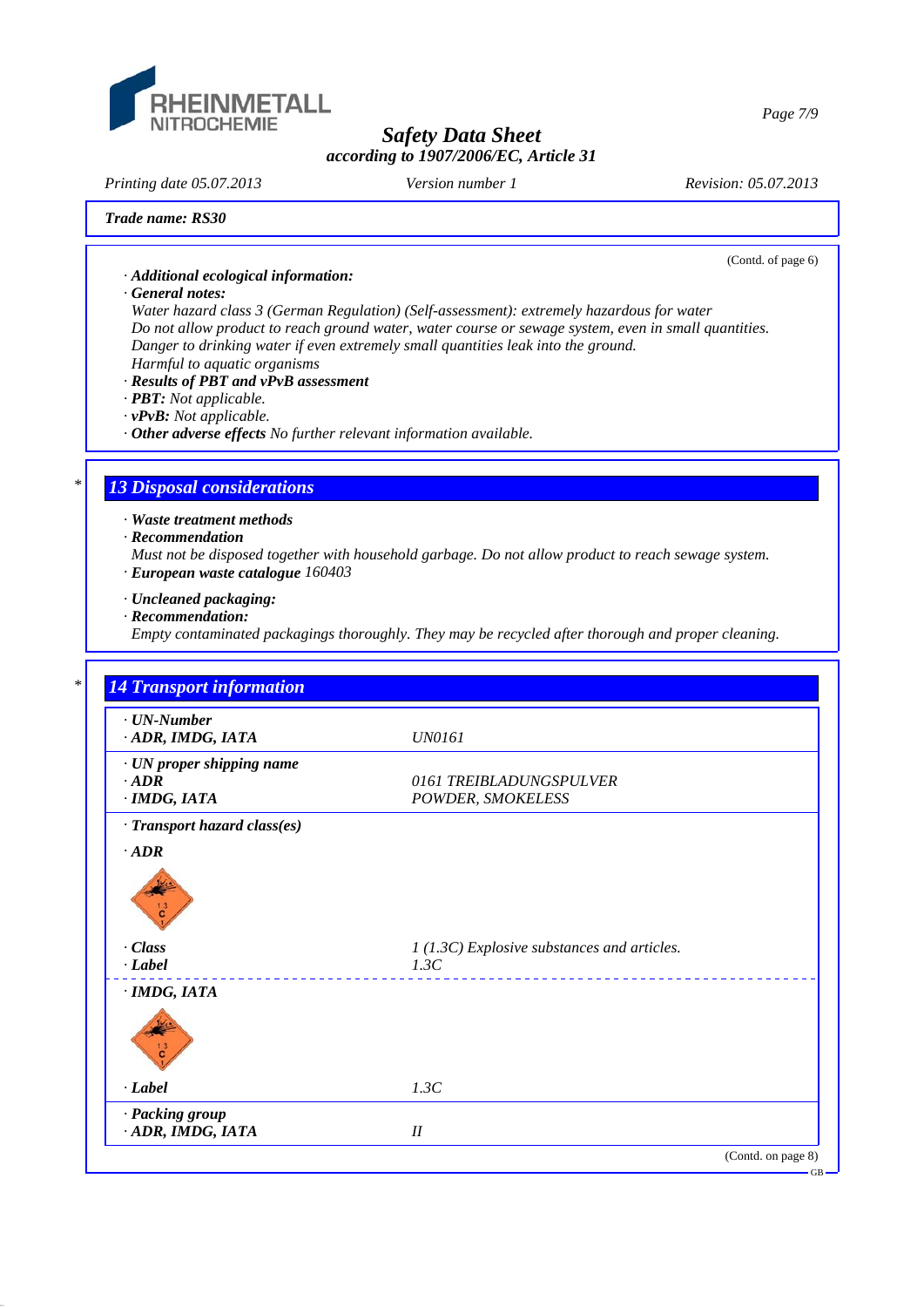

*Page 8/9*

# *Safety Data Sheet according to 1907/2006/EC, Article 31*

*Printing date 05.07.2013 Revision: 05.07.2013 Version number 1*

*Trade name: RS30*

|                                                    | (Contd. of page 7)                          |
|----------------------------------------------------|---------------------------------------------|
| · Environmental hazards:<br>· Marine pollutant:    | No                                          |
| $\cdot$ Special precautions for user               | Warning: Explosive substances and articles. |
| $\cdot$ Danger code (Kemler):                      |                                             |
| · EMS Number:                                      | $F-B.S-Y$                                   |
| $\cdot$ Transport in bulk according to Annex II of |                                             |
| <b>MARPOL73/78 and the IBC Code</b>                | Not applicable.                             |
| $\cdot$ Transport/Additional information:          |                                             |
| $\cdot$ ADR                                        |                                             |
| · Tunnel restriction code                          | C <sub>5000</sub> D                         |
| · UN "Model Regulation":                           | UN0161, POWDER, SMOKELESS, 1.3C (1.3C), II  |

# *\* 15 Regulatory information*

*· Safety, health and environmental regulations/legislation specific for the substance or mixture · Labelling according to Regulation (EC) No 1272/2008*

- *The substance is classified and labelled according to the CLP regulation.*
- *· Hazard pictograms GHS01*
- *· Signal word Danger*
- *· Hazard statements*

*H203 Explosive; fire, blast or projection hazard.*

*H412 Harmful to aquatic life with long lasting effects.*

- *· Precautionary statements Keep away from heat/sparks/open flames/hot surfaces. - No smoking.*
- *P250 Do not subject to grinding/shock/friction.*
- *P281 Use personal protective equipment as required.*
- *P240 Ground/bond container and receiving equipment.*
- *P373 DO NOT fight fire when fire reaches explosives.*
- *P370+P380 In case of fire: Evacuate area.*
- *P372 Explosion risk in case of fire.*
- *P401 Store in accordance with local/regional/national/international regulations.*
- *P501 Dispose of contents/container in accordance with local/regional/national/international regulations.*

# *· National regulations:*

| ass | Share in % |
|-----|------------|
|     |            |

*· Chemical safety assessment: A Chemical Safety Assessment has not been carried out.*

# *16 Other information*

*This information is based on our present knowledge. However, this shall not constitute a guarantee for any specific product features and shall not establish a legally valid contractual relationship.*

## *· Relevant phrases*

*H228 Flammable solid. H301 Toxic if swallowed.*

(Contd. on page 9)